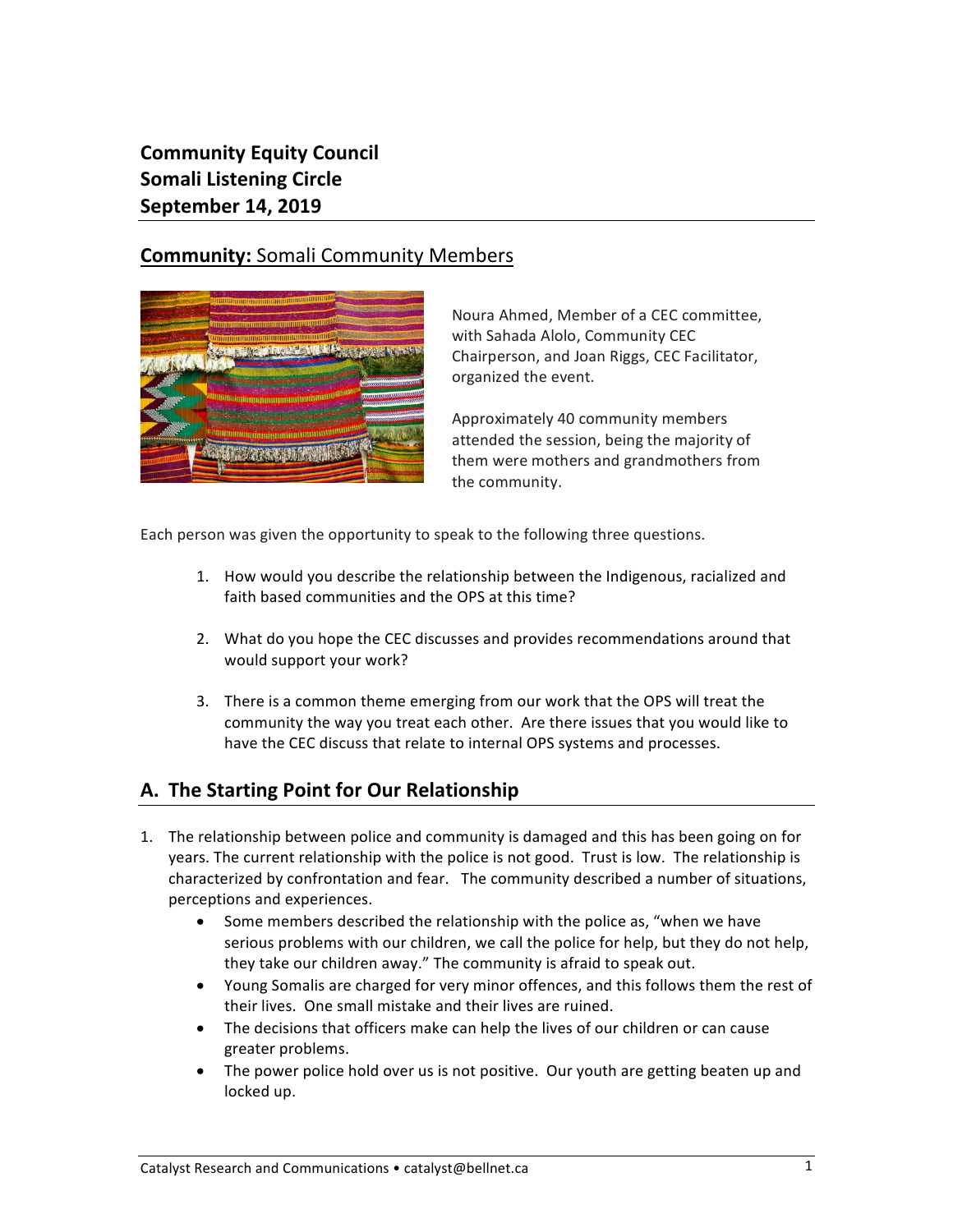- Somali people have been murdered and their murder has never been solved.
- Senseless losses are becoming normalized. No one follows up and it seems like no one cares. Every Somali household is worried about our children.
- We are taxpayers and we need protection just like everyone else. Who do we go to if we cannot trust the police?
- Why not shoot people in the leg and then question them about why they did what they did. It seems like the police are there for violence and not for peace. We have to work together. Shootings are not investigated fully.

Who do the children and youth go to if they don't trust the police?

- 2. We work very hard to raise our children well. Many mothers work 2 or 3 jobs. We try to do the right thing by them. But sometimes our children run into problems:
	- There are serious problems in our community  $-$  drugs, guns. Dealers are providing drugs for free to get the youth addicted.
	- We also have our own problems in our community. Our families have become weakened because of the poor job that has been done to support settlement into Ottawa society; our community organizations are divided on how to move forward.
	- The majority of people who get in trouble were born here or came here as young kids.
	- We have serious issues in our community around drugs and guns.
	- There is so much displacement and systemic racism in the schools and the day to day systems our children are in. By the time they are dealing with the justice system and police there is no trust that there will be anything but racism. Settlement is not easy in this community and there are not sufficient supports.
	- Children and youth that do not have support do not succeed. The solution for them is to drop out of school. We have heard of a 9 year-old child dealing drugs. If you hear of that, sit down and talk to the family, let them know their child has been introduced to drugs. Next thing we know the child is murdered due to guns. Where are the guns coming from? How do they end up in the hands of teenagers?
	- We came to Canada for a better life, and sometimes it feels like it is worse here.

Children and youth need support throughout that time of life. The children are not doing well. It is catastrophic. They are not loved the way they should be.

- 3. Systemic racism:
	- The systems are intertwined: police, child welfare, schools, health, etc. and racism pervades them all.
	- Police have a different response to our children.
	- Not all police officers are bad, but the system continues to perpetuate racism.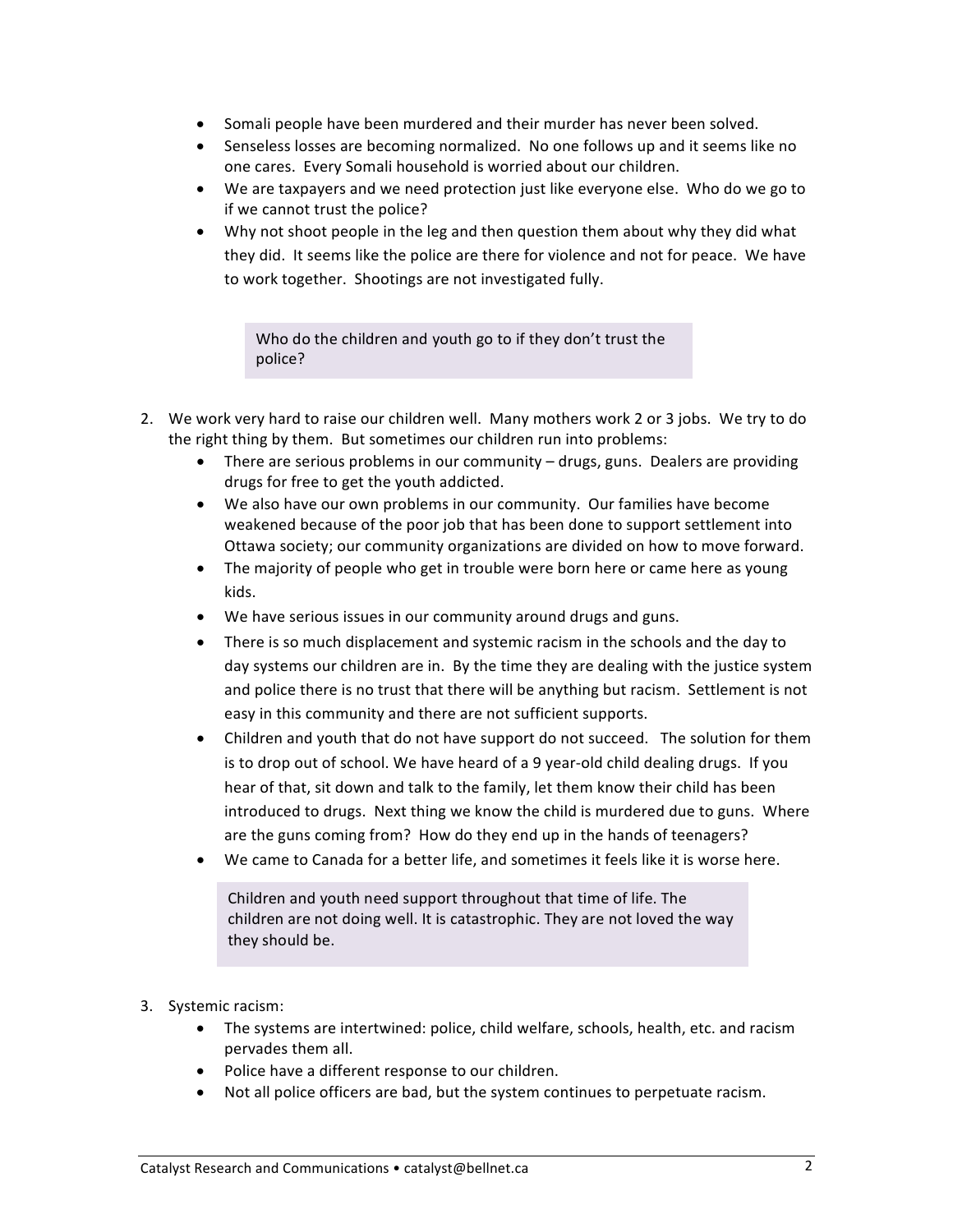- Racism has been built into some systems to serve some people and not Black people.
- There are stereotypes about our children. If they get into trouble, the response is very judgmental, especially in schools.
- The majority of our children were born in Canada or came here at a very young age, so there is something very wrong that their lives are being impacted in this way.
- We are often confronted with aggression, violence and condescension in the relationship, when we ask questions.

## **B. Changes Needed**

#### **1. Work together when a situation arises with a Somali youth**

We all need to be part of the solution. Get at the source of the issues. It will take both community and OPS to address the issues.

- When there is a problem with a Somali youth, consult with the Somali community. All are willing to be part of the solution, but don't know where to start.
- We need to have ways to convene when issues arise and connect to more meetings and conferences.

### **2. Training for Police members**

- The mindset needs to change to be conscious of racism and address it.
- Training for police needs to address the range of concerns: dealing with youth who have committed minor offences, addressing systemic racism, how to work with diverse cultures and communities in a respectful way, working with organizations in the Somali community, etc.

### **3.** The police need to work in community with community and build trust through **relationships**

Improvements will come from trust. Officers need to come to our housing, community centres, the spaces we are in.

- Officers need to be able to bring a calming presence, and not bring more violence and aggression.
- Officers need to come to our community, our organizations, the spaces we are in.
- Learn what is going on in our community.
- Develop relationships with organizations in the Somali community.
- There are many people who are willing to work with the police.
- We need to have ways to come together when issues arise.
- The CEC may be able to act as a bridge, to help build relationships.
- We need education in the community about the OPS.
- The community needs to be part of building the solutions.